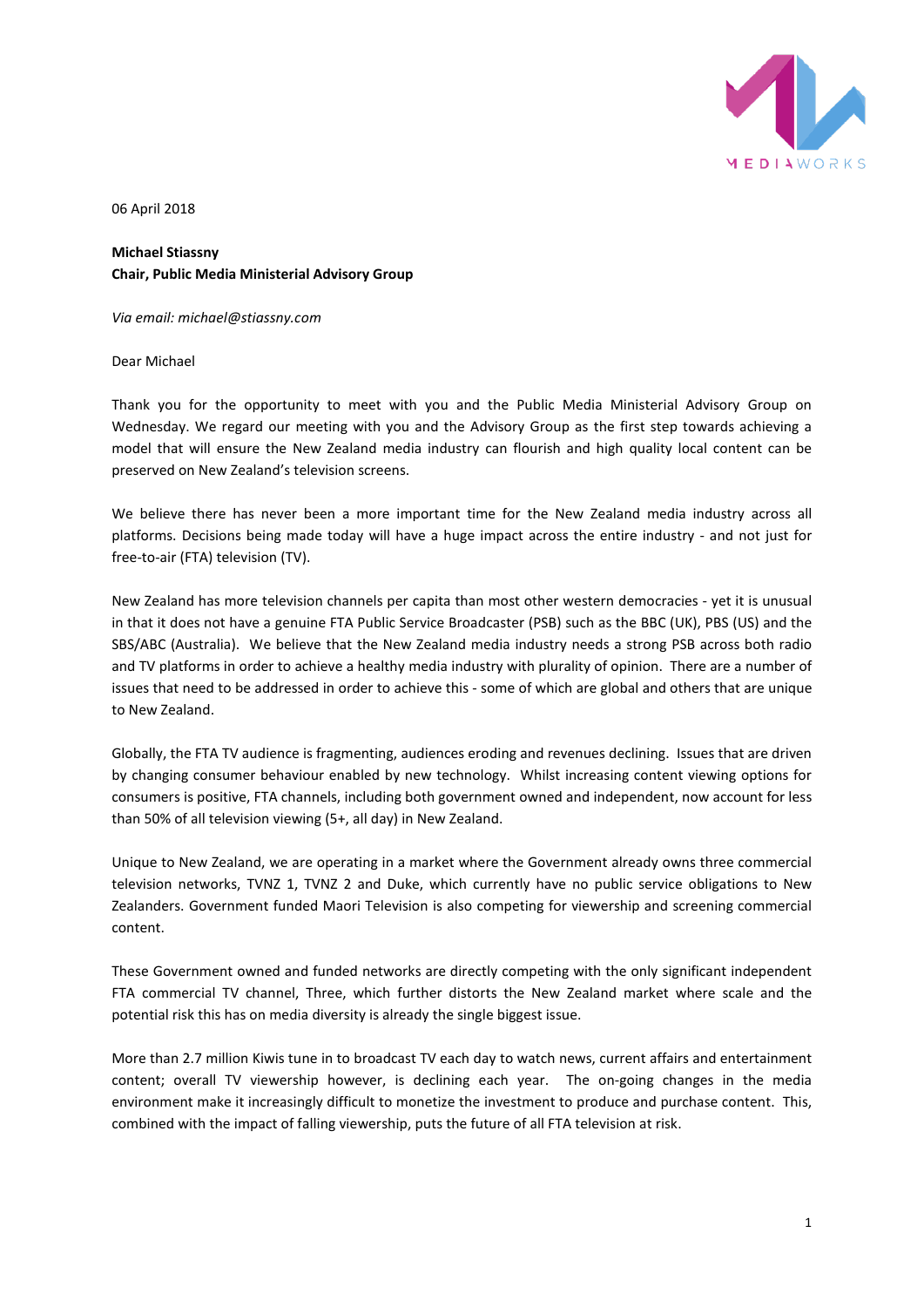

It is important to reiterate that MediaWorks, like any other television broadcaster, cannot avoid the impact of structural decline in the FTA TV market. We are operating in a highly competitive environment where the impact of digital disruption plus an accelerated rate of TV audience fragmentation has increased consumer content viewing options more than ever before.

MediaWorks prides itself on bringing quality, locally produced content to New Zealanders. In 2016 we committed more local hours in first run content than any other broadcaster in the country, producing over 2,100 hours of local content *(Source: NZOA Report, 21 Apr 2017)*. In 2017, whilst the overall viewership declined, MediaWorks was the only major FTA television channel to have shown growth, increasing its share of the viewing audience from 19.3% - 20.0% and is now the number two channel in 5+ viewing.

As recently as March of this year, Three was the most-watched channel amongst the commercially important 25-54 demographic with a monthly average audience share of 22.1%. Of course, as evidenced by other media platforms, the fragmented advertising market does not mean that increased viewership automatically results in increased revenues.

Newshub is also performing well with an average rating of 4.4 and 19.8% audience share in the 25-54 demographic year-to-date. In online news, it is the clear number three, more than double the size of its number four competitor. What we are seeing with Newshub, is all of the different elements - TV, digital and radio - coming together to create a multi-platform experience for its audience.

If the structural anomalies unique to the New Zealand market are not addressed, there is a genuine risk that the Government, through its owned media channels may become the only broadcaster in New Zealand. It is crucial that the FTA TV market as well as radio, remains competitive to allow independent operators such as MediaWorks, to be sustainable and continue to provide diverse, free and independent information for viewers - a necessity for a well-functioning democracy.

Given the global and local context of the FTA television market, we firmly believe there is a need for a strong, ring-fenced PSB in New Zealand. This could be achieved by introducing a hybrid television model similar to SBS in Australia, where PSB content is screened on TVNZ 1, while reducing commercial content around prime time viewing on the same channel. TVNZ 2 and Duke could remain as they are, fully commercial and able to offset costs resulting from these changes.

This would ensure the sustainability of a competitive television market in New Zealand, at least for the short to medium term. A FTA platform of this structure would further support the media industry in its efforts to combat the global issues it is facing while also maintaining plurality of news, views and local content. It also provides the critical runway to allow media organisations to transform their business models over the longer term.

In radio we have RNZ which appears to be filling its charter and within the context of New Zealand, sits within a healthy, commercial radio environment. MediaWorks supports further investment in RNZ to enhance its radio and digital offering. However, we strongly suggest that if RNZ was to consider launching a full service television channel as per Labour Party policy, then prior to that decision, like any organisation, it completes a comprehensive research programme before any new product or service is launched. The potential consequences of such a decision should be understood and carefully considered.